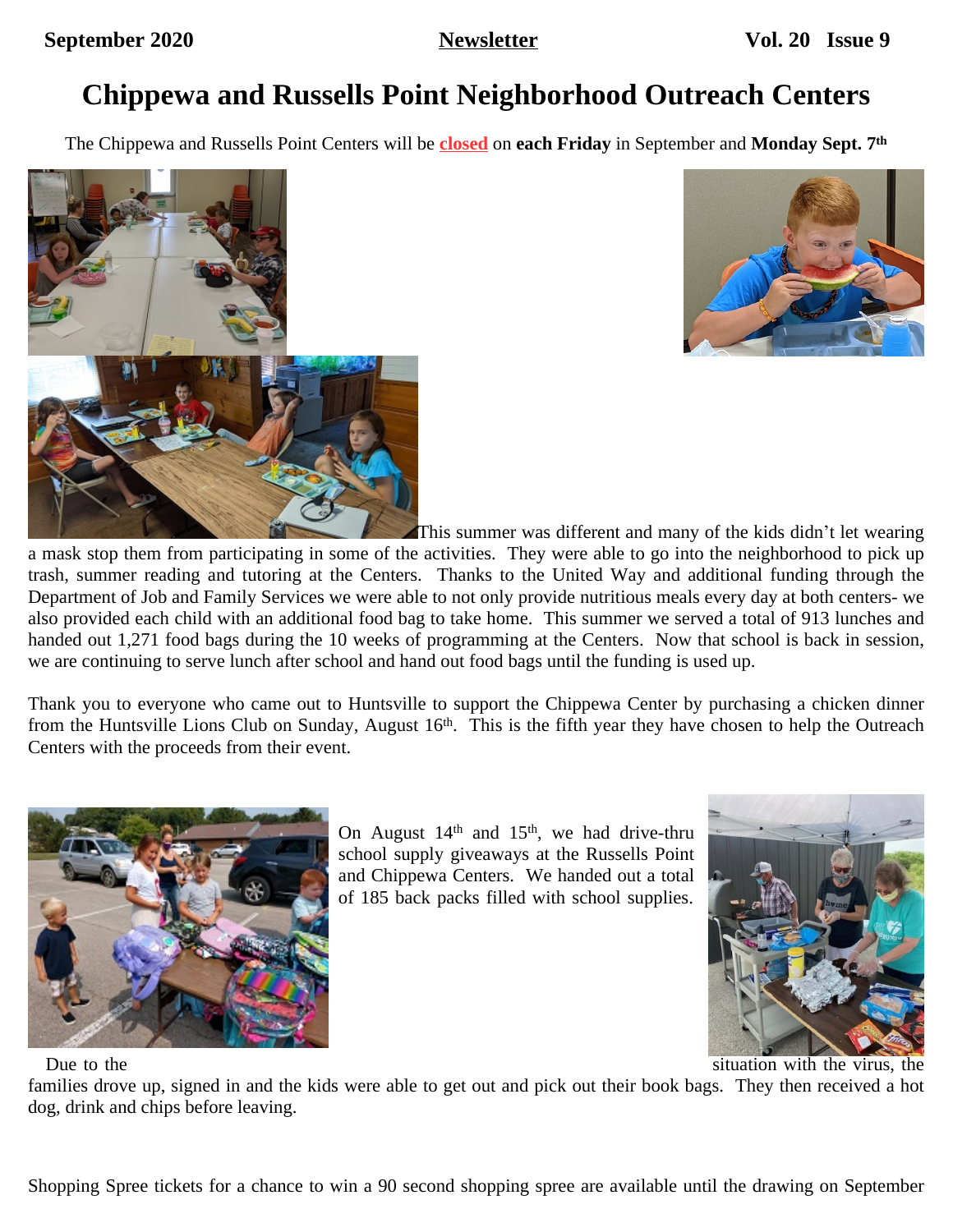14<sup>th</sup>. All the proceeds will go to funding programming at the Outreach Centers. Please call the Chippewa Center if you are interested in showing your support and purchasing a \$5.00 ticket.



The Homework Help Program has begun, and we are off to a great start. We are averaging 14 kids per day at the Chippewa Center and 12 at the RP Center. Please let Drew know if you are interested in volunteering your time to help with the kids. The program is offered at the Chippewa Center Monday through Thursday from  $3:30 - 5:30$  pm. It is also offered at the Russells Point Outreach Center at Galilee on Monday and Wednesday evenings from 6:00 – 7:30 pm.



The top two kids from each Center that worked the most hours doing tutoring, reading, and neighborhood clean-up were unable to take a trip this year. So as a reward for their hard work, they received prizes instead. The kids from the Chippewa Center were Justin Zimmerman and Bella Adams (pictured at left). The two from the Russells Point Center were Keaira Williams and Keaton Thompson (pictured at right). Thanks to all the kids who helped keep the neighborhood clean over the summer.



## **Upcoming Events**

- **Movie Night:** ~ Thursdays in Sept at Chippewa
	- $\star$  3<sup>rd</sup> ~ Think Like a Dog
	- $\star$  10<sup>th</sup> ~ Scoob
	- $\star$  17<sup>th</sup> ~ Trolls
	- $\star$  24<sup>th</sup> ~ Four Kids and It
- **Saving Money Program**: Chippewa ~ *Monday, September 21st at 4:30 pm*

Russells Point **~** *Monday, September 21st at 6:00 pm*

 **Activity with Nurse Deb:** Chippewa ~ *Wednesday, September 23rd at 4:30 pm* Russells Point ~ *Wednesday, September 23rd at 6:00 pm*

**★ Food and Nutrition Program:** Chippewa ~ *Tuesday, September 29<sup>th</sup> at 4:30 pm* Russells Point ~ *Wednesday, September 30th at 6:00 pm*

#### **Thank You!!**

- Thank you to the following people who helped with our School Supply Drive Thru Giveaway: Shelley and Tim Moebs, Cheryl Griffiths, Peggy Fogt, Fred Meyers, Debbie Berlin, Judy Thompson and Nancy Meyers.
- Shelley Moebs, Donald Willis, Rick and Charlene Hayman for volunteering for Homework Help.
- Huntsville Lion's Club for donating proceeds from chicken BBQ.
- Suzanne Lipps for her monetary donation and donating a queen bed and frame to a family.
- Osgood Bank for donating pizzas from Cassano's to the RP Center.

**Question of the month:** The first 2 people who come to Drew and give the correct answer will win a prize. Only 1 guess per day. *I have cities, but no houses. I have mountains, but no trees. I have water, but no fish. What am I?*